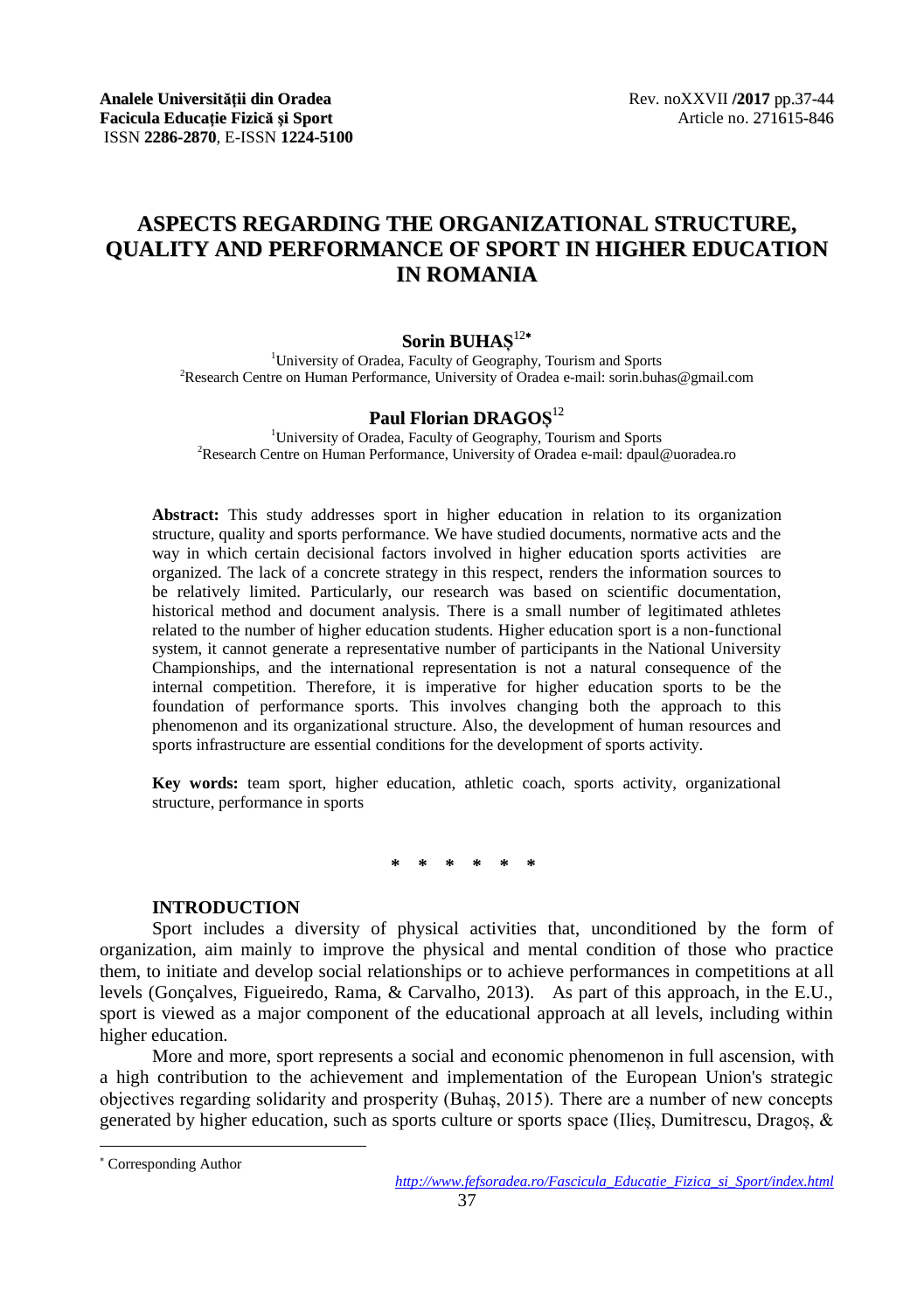Buhaș, 2014). These concepts have been certified in the literature based on various research results (Bale, 1994; Maguire, 1995; Bale, & Vertinsky, 2004). The Olympic ideal of promoting sport in order to bond nations and cultures, and to promote and educate young people has materialized in Europe and has been supported by The International Olympic Committee and by The European Olympic Forum (Commission of the European Communities, 2007).

In this context, Romania has joined the European legislation on physical education and sport, compelling itself to organize and finance this system. The political measures in this direction (through legislative alignment with the European system) and increased European cooperation on sport require a broad support with a solid knowledge foundation. The quality, relevance and comparability of data need to be constantly improved in order to allow an appropriate strategic planning for taking concrete decisions in the sports field (Kozma, 2014).

Sport is an integral part of Romania's social, cultural and economic reality and also a factor for the consolidation of its image and international relations. The Romanian state must assume the mission of supporting and developing the National Physical Education and Sports System, and also, implicitly, of sport in higher education.

Sport is an attractive field for people and benefits from a positive image. However, the well-known capacity of the sports phenomenon to support physical activities in order to improve health (Lucaciu, David, Lucaciu, & Pop, 2014) is not fully used and needs to be permanently developed. The European Commission recommends the promotion of reinforced cooperation between the health, education and sports sectors in the ministries structures dealing with sport, in order to implement concrete health care strategies. In this situation, the EU recommends that Member States should know very well how to promote the idea of active life through national education and training systems, including through teacher training mechanisms. Sports organizations, including those from higher education, are encouraged to know and develop their own physical activity promotion system. Some universities have resorted to this by setting up their own clubs or sports associations (Dumitrescu, 2015). In this sense, the facilitation of information and good practice exchange is recommended and encouraged.

The result of some refractory policies, the lack of medium and long-term strategies in the field of sports (Buhaş, 2015) can directly affect the general health of the population, diminish the interest of practicing sport, and generate weak sports results at national and international level. .

In Romania, physical education is a discipline that has 2 hours allocated in the curriculum at gymnasium level, and only 1 hour at high school level. The low number of hours assigned to this discipline leads to irreversible effects among the population. The main objective of this activity (physical activity and movement education?) cannot be achieved in such a small amount of weekly hours. A superficial approach to this discipline leads to health deterioration among young people (Cristea, 2015). When higher education is considered, the picture is better but not significantly better. The structure of physical education and sport within higher education curriculum includes:

- Lesson of practical sports training: 2 hours per week
- Lesson of sports training: 1-3 training sessions per week
- Lesson of medical physical culture: 1-2 hours per week
- Internal sports competitions.

### **THE ORGANIZATION OF SPORTS ACTIVITY IN ROMANIA**

Within the Romanian Ministry of National Education (MEN) sports activity is coordinated by the General Directorate for Pre-University Education, although it is the attribute of the Federation of School and University Sports. This Federation has a minor role in the financing and coordination of sports in higher education institutions. Organizational deficiencies cause a reduction in the number of pupils and students practicing a certain type of sports. Overall, sport in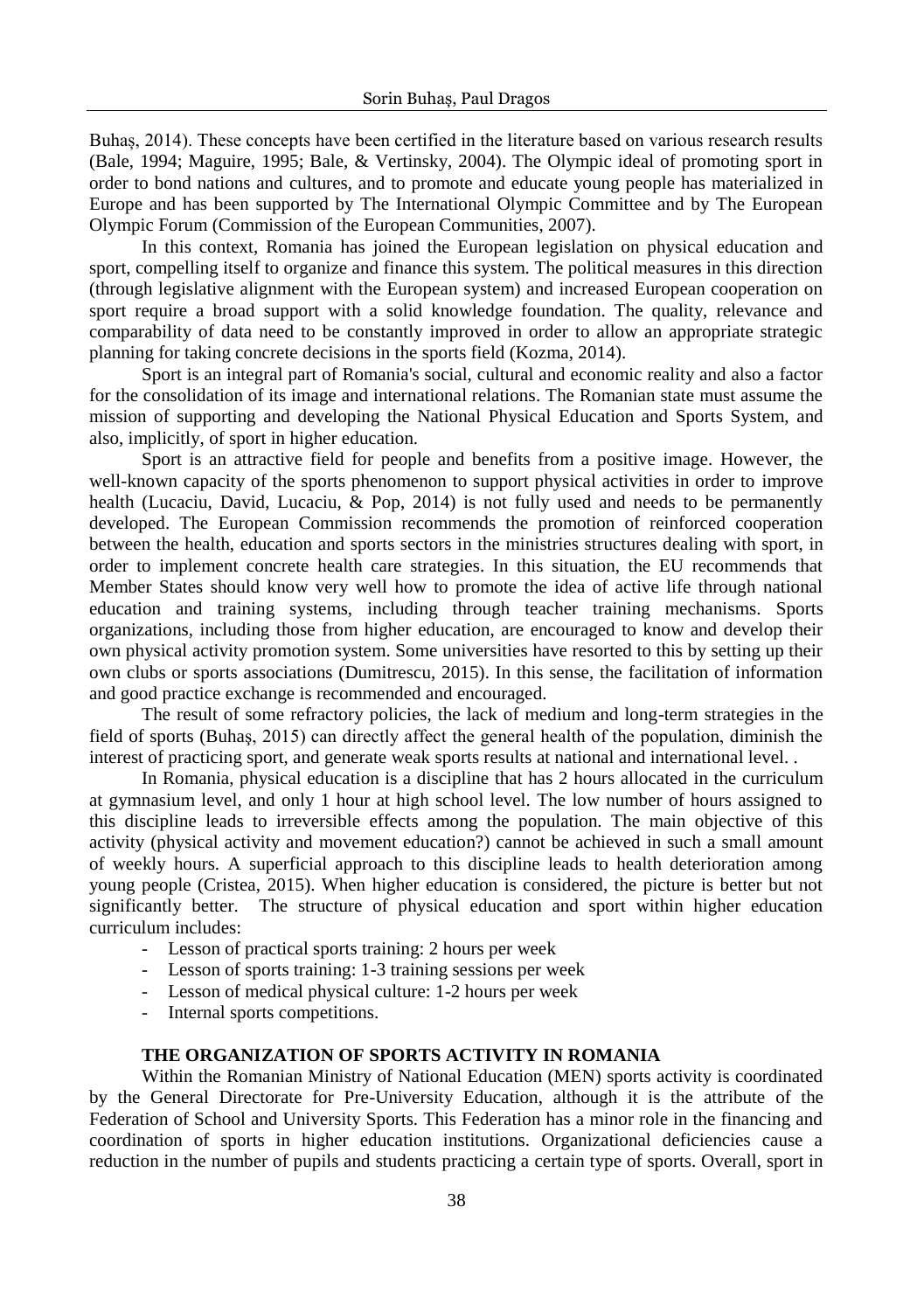higher education institutions is a non-functional system, gathering very few participants for the National University Championships. Sports clubs from higher education are mainly active in the championships organized by specialized Federations. There are no regular National University Championships and those that exist, are being sporadically organized, in numerically reduced disciplines, and exclusively based on universities` own option to participate. In 2016, the Federation of School and University Sports organized National Championships for 20 sports disciplines. These took place in only 10 university centers. From a total of 100 public and private universities, with or without accreditation (The Ministry of National Education, 2017), an average of only 20 universities participated in these events. In what regards sports games, the participation was extremely low, with about 5 universities participating (The Ministry of National Education, 2017). This low participation is surprising as team sports are known to contribute to the establishment and development of cooperative relationships (Orlick, 2008), a key objective for social and vocational cohesion.

Therefore, performance sport, both in the university and pre-university level, is an activity with many unknown organizational components. Unfortunately, the result of these problems is obvious and sad: a very small number of legitimated athletes take part related to the total number of pupils and students (Ilieș, Deac, Wendt, & Bulz, 2015).

The administrative disorganization is also reflected by the institutional organizational instability. Over time, the Ministry of Youth and Sports (MTS) went through a series of changes, returning, at the end, to the title of Ministry. The tendency to define it as a simple department emphasizes the minimal "importance" attributed to the sport phenomenon, "lumping" sport with the much larger remit of Youth. This could reflect a lack of interest and capacity by the political factor, as well as the lack of vision regarding this important aspect. At the level of the Ministry of Youth and Sports there are 74 funded Sports Federations (the Ministry of Youth and Sports, 2017). Their poor collaboration with The Romanian Olympic and Sport Committee and the Federation of School and University Sports denotes the lack of organization and the disorientation of the sports structures at national level.

According to the Auditor's Report on Sportive Performance (Romanian Court of Accounts, 2014) there were reported to be 417 sports structures in Romania that existed as legal entities of public law, out of which 276 subordinated to the central public administration, as follows:

- 48 sports structures under the Ministry of Youth and Sports

- 220 sports structures under the Ministry of National Education (70 sports school clubs, 89 high schools with sports profile, 35 children's palaces, 29 higher education sports clubs)

- 8 sports structures under the subordination of other ministries

|      |               | <b>Table 1.</b> The subclure of the number of sports sections and sports officials |       |                             |                                                                                                                   |
|------|---------------|------------------------------------------------------------------------------------|-------|-----------------------------|-------------------------------------------------------------------------------------------------------------------|
|      |               |                                                                                    |       |                             | (Source: Annual report of the Romanian National Institute of Statistics, 2016 (*percent of the total population)) |
| Year | <b>Sports</b> | Legitimated                                                                        | Coach | Referees<br><b>Trainers</b> |                                                                                                                   |
|      | sections      | athletes                                                                           |       |                             |                                                                                                                   |
| 2012 | 7919          | 246033                                                                             | 6822  | 6398                        | 10878                                                                                                             |
|      |               | $*1.29%$                                                                           |       |                             |                                                                                                                   |
| 2014 | 7314          | 243375                                                                             | 6861  | 5055                        | 8852                                                                                                              |
|      |               | $*1.28%$                                                                           |       |                             |                                                                                                                   |

|  | Table 1. The structure of the number of sports sections and sports officials |  |  |  |  |  |
|--|------------------------------------------------------------------------------|--|--|--|--|--|
|--|------------------------------------------------------------------------------|--|--|--|--|--|

There is an extremely small number of legitimated athletes. It can only be the result of an inappropriate organizational structure. As a result, this inefficient system finds impossible to gather a wide mass of potential sports practitioners, resulting an inefficient expenditure of its own budgets. There is a decrease in the number of legitimated athletes from year to year, the real value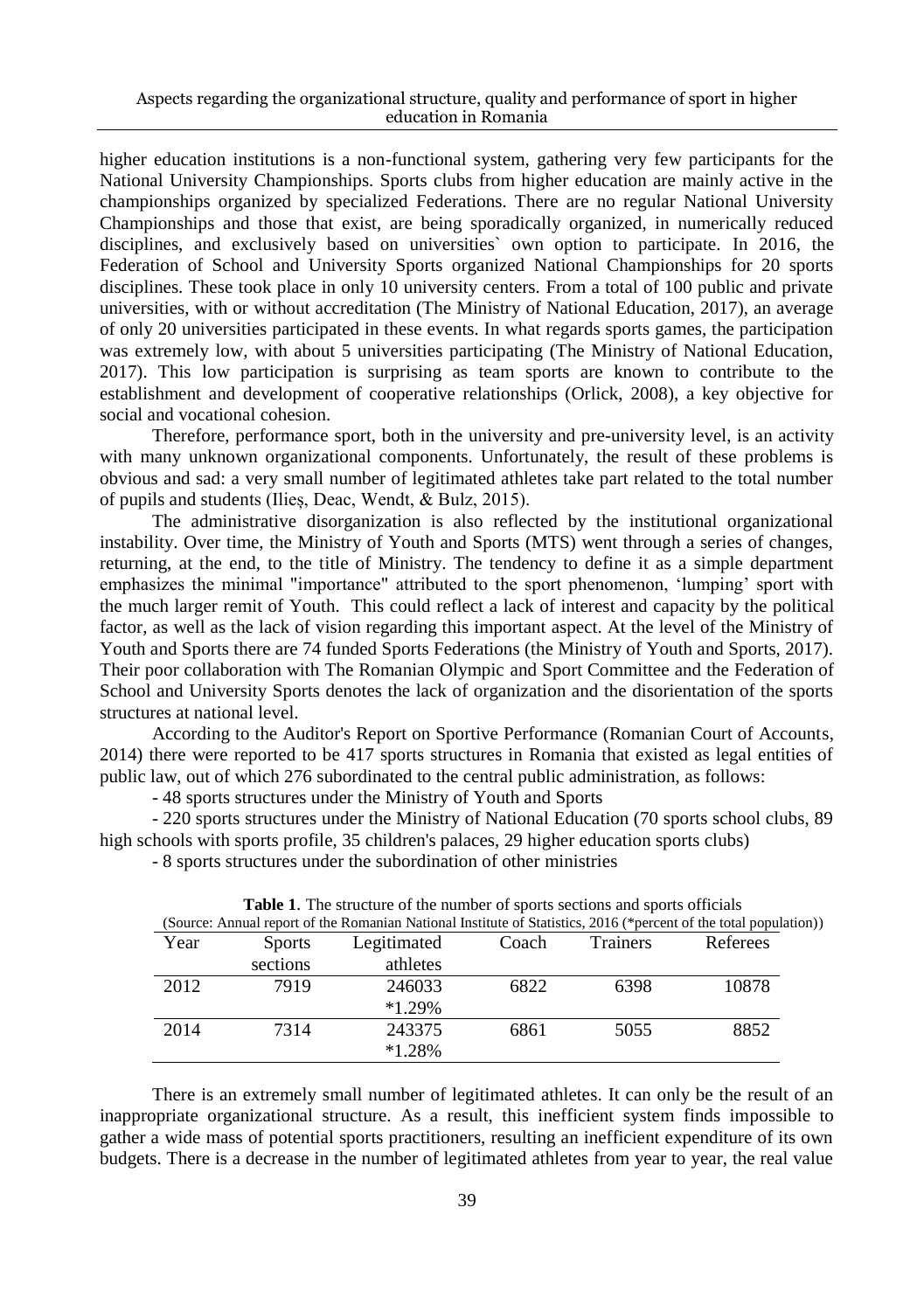being less than 1.28% legitimated athletes from the total population. This percentage is also caused by the growing number of foreign athletes active in Romanian championships, especially in team sports. These aspects cause a deterioration of the population health state, leading to higher mortality rates. As a consequence, budgets for medical treatments are increasing, while budgets for health maintenance tend to decrease. The decrease in the number of legitimated athletes and also of young sports practitioners is also caused both by the poor quality of sports arenas and by the lack of sports show in these arenas. There are no more role-models for young people to follow. Also, the related services are quantitatively and qualitatively limited and the sport industry in Romania is almost non-existent.

To illustrate the discrepancy between the number of legitimated athletes and the sports activities in which they operate, we have presented some significant values from some sports Federations in the table below. These were chosen due to their impact and importance in Romania. It can be noticed that football is different from other sports. Thus, half of the total number of legitimated athletes (about 120 000) is represented by football players. In countries such as France, Germany, Italy, Spain, and England amongst others, the number of legitimated football players exceeds several millions. European Union countries have a different approach in this sense: 40% of the active population is practicing sport, and an average of 25% is represented by legitimated athletes. It is not accidental that the budget allocated to sport by these countries is impressive, as well as the contribution to GDP (in Germany 17% of GDP is generated by the sports industry). Through its visibility and number of practitioners, football has become an important factor for increasing social cohesion and inter-human relations (Scutti, & Wendt, 2016).

|             | (Source: Annual report of the Romanian National Institute of Statistics, 2016) |               |             |            |          |          |
|-------------|--------------------------------------------------------------------------------|---------------|-------------|------------|----------|----------|
| Federation  | Year                                                                           | <b>Sports</b> | Legitimated | Coach      | Trainers | Referees |
|             |                                                                                | sections      | athletes    |            |          |          |
| Athletics   | 2012                                                                           | 252           | 7459        | 601        | 19       | 336      |
|             | 2014                                                                           | 237           | 10135       | 601        | 19       | 336      |
| Basket-ball | 2012                                                                           | 243           | 17169       | 595        |          | 172      |
|             | 2014                                                                           | 268           | 20170       | 504        |          | 144      |
| Gymnastics  | 2012                                                                           | 45            | 985         | 165        | 4        | 67       |
|             | 2014                                                                           | 39            | 1248        | 177        | 3        | 69       |
| Handball    | 2012                                                                           | 227           | 10525       | 476        |          | 559      |
|             | 2014                                                                           | 231           | 11514       | 481        |          | 601      |
| Football    | 2012                                                                           | 3078          | 120520      | 1918       | 2715     | 5735     |
|             | 2014                                                                           | 2535          | 117328      | 2277       | 1427     | 4419     |
| Rugby       | 2012                                                                           | 93            | 4504        | 46         | 2        | 59       |
|             | 2014                                                                           | 118           | 4879        | <b>200</b> |          | 96       |

| <b>Table 2.</b> The structure of the number of sports sections and sports officials within main Sports |
|--------------------------------------------------------------------------------------------------------|
| Federations                                                                                            |

The reduced number of legitimated athletes may be caused by a number of factors, among which we mention:

- lack of educational programs aiming to promote sport
- lack of sports infrastructure and its deplorable condition
- insufficient school hours allocated for physical education
- lack of sport management structures (sports associations)
- the teacher training system (coaches, instructors) is difficult and obsolete
- insufficient financing of sports activities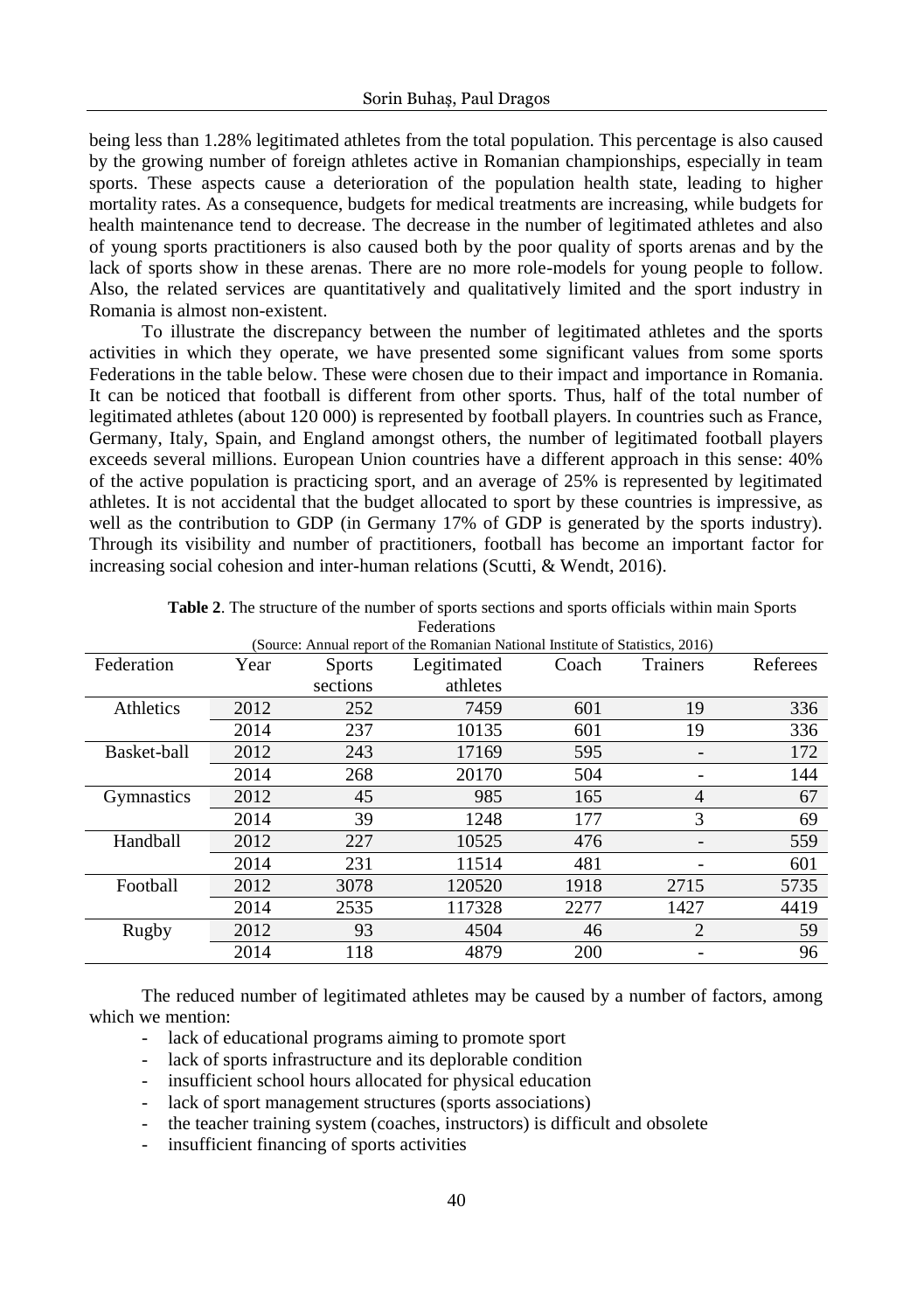These factors, as well as multiple and major problems of pre-university and university sport, require an appropriate medium and long-term strategy, implemented with specialists able to radically change the approach to sport.

In 2004, the representatives of ministers from European Union countries, with responsibilities in the field of sport, adopted a chart of discussions that outlined the main themes of approaching sport within the Union. These themes are an integral part of the White Paper on Sport (Commission of the European Communities, 2007) and they should have been priorities for the specialized Committees of the Romanian Parliament. This should have resulted in the adoption of normative acts based on which sports activity can be harmonized with that of European partner countries. The European Union recommends and establishes through the European Commission White Paper on Sport collaboration between Member States, and settles also that this cooperation should take place in informal ministerial meetings, as well as in administrative meetings with executives responsible for sport.

Unfortunately, in Romania this area is treated also with indifference. The Romanian Parliament, as the specific structure empowered to issue laws, has delayed the correlation between its national legislation and the European one.

A particular importance is given to the "European sports model" by the countries with real interest in this area. Therefore, due to the fact that some sporting values and traditions generate the right and obligation to be promoted, based on the diversity and complexity of sports structures in Romania we consider that is both important and necessary to determine and present a sustainable and long-term system of sports organization. The objective of creating such a system is to highlight the organizational framework based on a common set of rules and principles that implies a good management of sports activity.

#### **INFRASTRUCTURE**

The Romanian national system of physical education and sports presents an insufficient and inadequate infrastructure that does not properly reflect the needs of sports activity. It is mostly out of function because 75% of the infrastructure is at the level of the 1980s. The Government did not consider important to invest in sports infrastructure. The infrastructure is inadequate and of poor quality. Poor results in Romanian sports emerge first of all from the precarious quality and the lack of sports bases. The legislative void and governments" (both local and national) disinterest has led to real estate businesses demolishing many sports bases in order to build residential areas. Notwithstanding this reduction in sporting facilities, those sports bases that have resisted over time are below the accepted level compared to the conditions offered to athletes in other areas of European society. This has been noted at national level as a problem: "The Ministry of Youth and Sports did not compile a Sports Base Register and did not pay sufficient attention to the certification of sports bases and their registration in the Register of Certified Sports Bases" (The Romanian Court of Accounts, 2014, p. 92). However, the sport phenomenon in higher education institutions is growing, but is restricted by the poor quality of the infrastructure and the small number of sports facilities.

#### **HUMAN RESOURCES**

The sports system in Romania is conditioned by the status and quality of the physical education teacher, coach and sports instructor. Low wages, poorequipment and the lack of perspective results in less and less youngsters opting for these professions. The conditionality of the curriculum generates blase teachers, with no initiative and implicitly a dysfunctional system.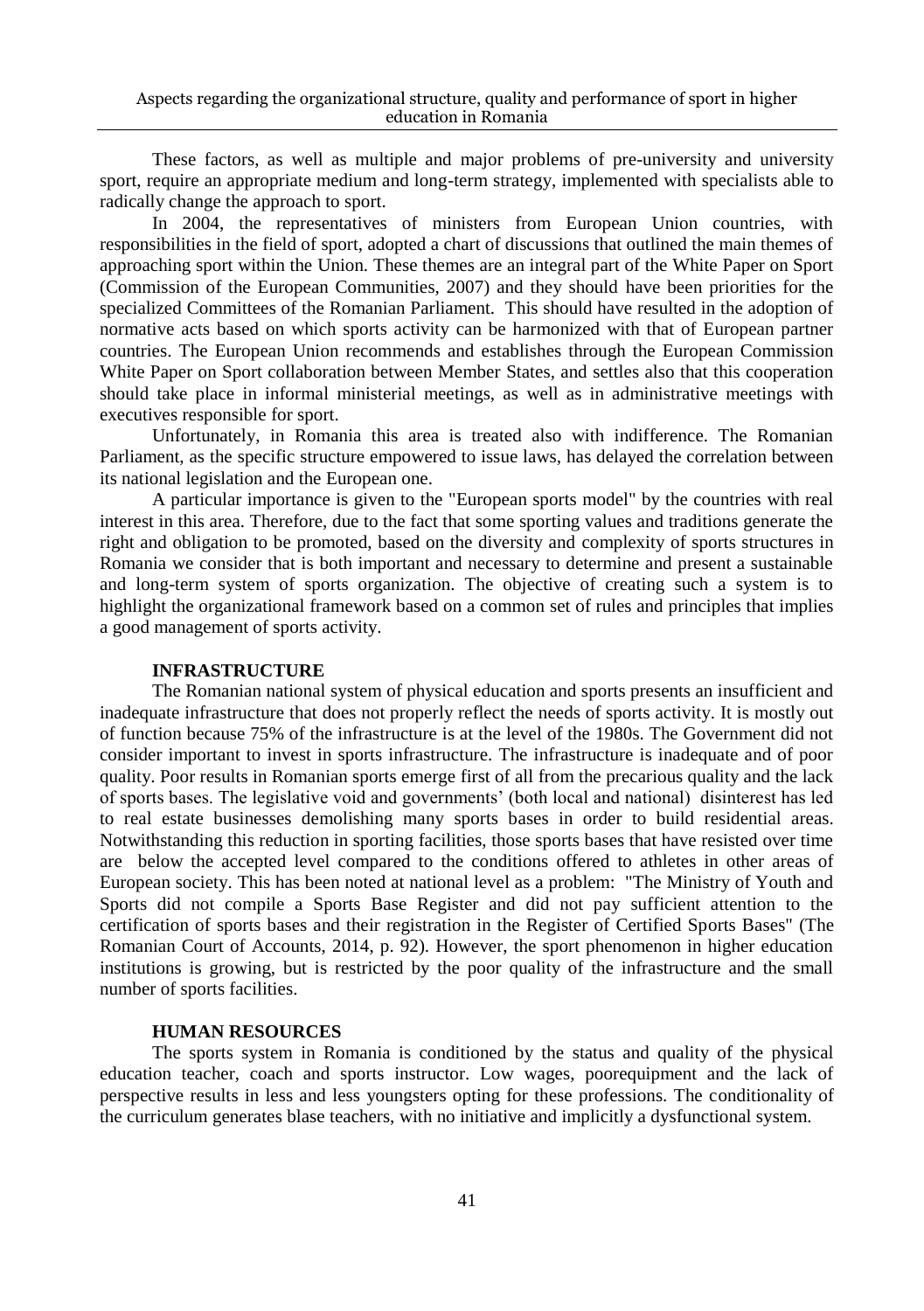#### **Legislation**

In the Romanian sports system, the legislation is extremely obtuse and simplistic and, as a result, it does not have the capacity to regulate this activity properly. Among the legislative gaps, we mention:

- Unregulated funding and below the required level
- Lack of regulations regarding the public-private partnership in sport
- Assimilation of sports service contract with the employment contract
- The existence of a balanced sponsorship law
- Directing reasonable amounts of money from the Romanian Lottery to sport
- A clear table with sports bases listed in a unique register.

# **OBSTACLES IN THE EVOLUTION**

In the higher education system, as elsewhere , movement and sports promotion campaigns as a means of education are almost non-existent. The Romanian education system is deficient in promoting sport and physical education as part of the general education. In a system where sports practitioner`s motivation is almost non-existent, the promotion of physical activity as a way of life is limited. Information campaigns on the negative consequences of the lack of exercise and movement in daily activity are lacking. These gaps can have negative consequences on the population health state (Sopa, & Pomohaci, 2016).

In terms of funding, compared to other EU countries, Romania has one of the lowest financial allocations for sport. This also has an impact on sports activity at higher education level. But other factors that have led to a reluctance of the population regarding practicing sports activities can also be identified. For example, the limited budget allocated for sport and the recent economic crisis have reduced the financial possibilities of those who would like to practice sport (The National Council for Higher Education Financing, 2015).

Another cause is generated by the way funding is deducted and allocated in relation to the Gross Domestic Product (GDP) (Eurostat, 2016). Between 2000 – 2015 Romania`s GDP had an upward trend (with some fluctuations during the economic crisis). In 2000 it was about 100 billion euros, reaching 20 billion euros in 2015. We can deduce that in Romania there has been a continuous increase in revenues and incomes during this period. Unfortunately, investments in sports infrastructure have been extremely rare. This constant increase is not reflected in the funds allocated to sports, either. In 2015 the budget of the Ministry of Youth and Sport was of 82 250 112 million Euros, representing 0.052% of GDP (the Romanian National Institute of Statistics, 2016). Besides, to highlight the strategical lack, the Court of Auditors' Report in 2013 emphasized that the Ministry of Youth and Sports budgets were elaborated regardless of sports concrete financial needs. With the 0.052% of GDP allocated to sports in 2015, Romania has an average allocation of 0.87 euro/capita. In other European countries the budgetary allocations for the same activity range from 27 to 67 euro per capita (Andreff & Szymanski, 2006).

### **CONCLUSIONS**

Physical education and sport are an integrated component of a balanced curriculum; there is a relationship of interdependence between sports and academic performances. Sport represents both formal and non-formal education and it generates and disseminates recognized social values, leading to motivation and knowledge development which is the preparation basis for the individual effort. Positive health and education are the consequences of systematically practiced sports activities, both at pre-university and university level. As such, it is felt that they must be developed and strengthened.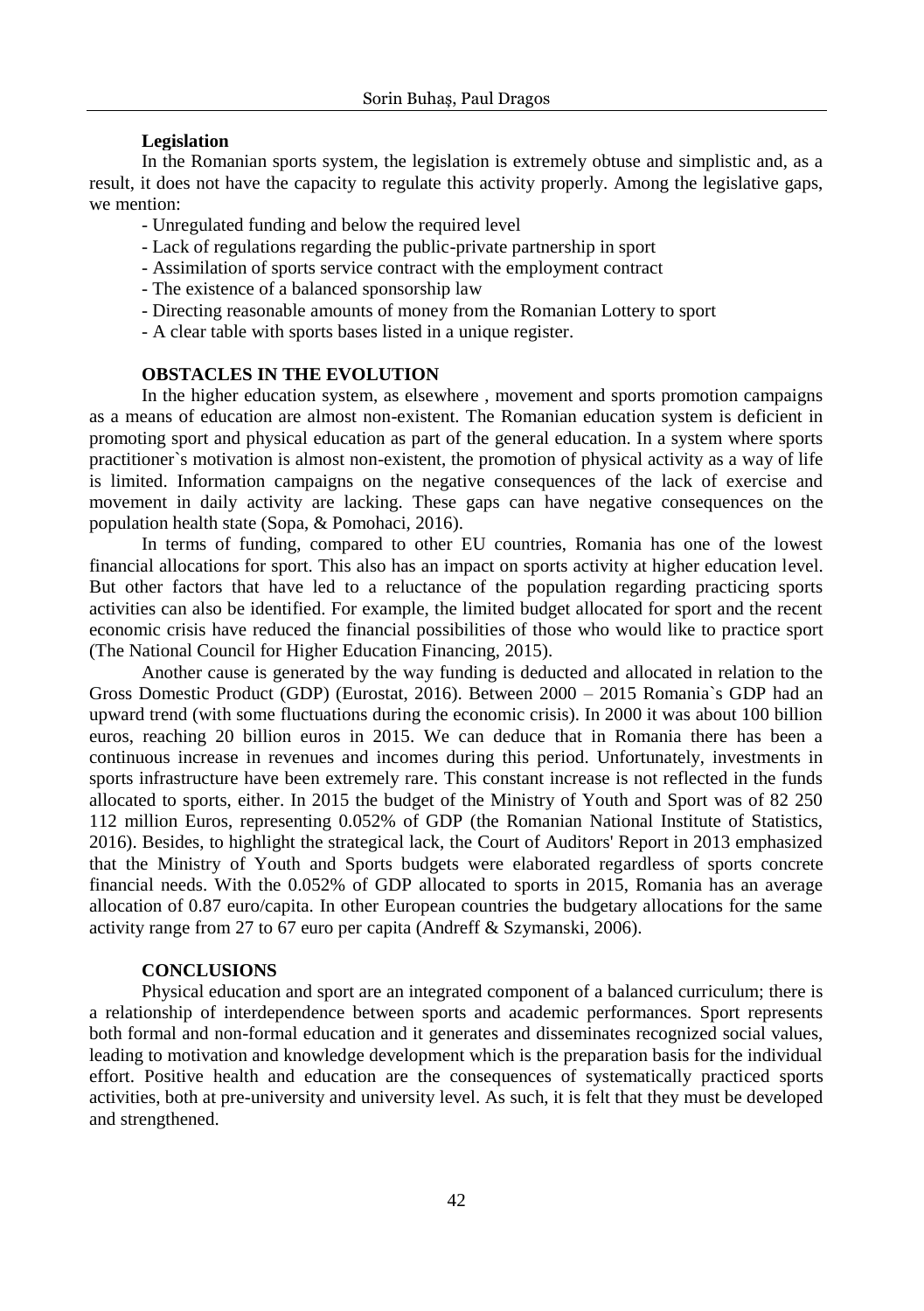Through their social character, physical education and sport provide behavioural patterns that can be applied also to everyday life. They can be used as highly effective means to increase schools and universities` attractiveness and to reduce the risk of school dropout.

In order to have a good organization and overview of sports activities at higher education level, they must be institutionally developed through University Sports Associations, partnerships with the County Sports Associations, the National Sports Federations, the Romanian Olympic and Sport Committee and with the Ministry of Youth and Sport. Local and governmental authorities, through the commitments made at the European Union level, are compelled to sustain the participation in international competitions, organized by the International School Sport Federation (ISF), the European University Sports Association (EUSA) and the International University Sports Federation (FISU).

The existence of above mentioned international sports organizations facilitates the affiliation of national sports structures and establishes a structural link in order to develop joint sports practices and culture. International cooperation is the fundamental mean for developing common practices on physical education and sport in European countries. A result of these collaborations is represented by the EU White Paper on Sport, which provides guidelines for the European Commission`s activities in this field.

Sport shows once again that it has a remarkable potential in promoting and supporting education, both in the academic environment and in peoples` everyday activities.

#### **REFERENCES**

- Andreff, W., & Szymanski, S. (Eds.) (2006). Handbook on the Economics of Sport. Cheltenham, UK: Edward Elgar Publishing.
- Bale, J. R. (1994). Landscape of modern sport. Leicester, UK: Leicester University Press.
- Bale, J. R., & Vertinsky, P. (2004). Site of Sport: Space, place, experience. London, UK: Routledge.
- Buhaș, S. D. (2015). Sports and Physical Education Forms of Socialization. GeoSport for Society, 3(2), 53-60.

Buhaș, S. D. (2015). Sports Management. From Institutionalism to Research. GeoSport for Society, 2(1), 26-32.

- Commission of the European Communities (2007). White Paper on Sport. http://eur-lex.europa.eu/legalcontent/EN/TXT/PDF/?uri=CELEX:52007DC0391&from=EN
- Cristea, D. I. (2015). Considerations regarding creativity in physical education class. Annals of the University of Oradea Physical Education and Sport Fascicle, XXV, 46-50.
- Dumitrescu, G. (2015). Aspects regarding training and matches of F.C. Oradea University football team season 2014 2015. Annals of the University of Oradea - Physical Education and Sport Fascicle, XXV, 120-128.
- Eurostat (2016). Statistics explained. GDP at regional level. http://ec.europa.eu/eurostat/statisticsexplained/index.php/GDP\_at\_regional\_level/ro
- Gonçalves, C. E., Figueiredo, A. B., Rama, L. M., & Carvalho, H. M. (2013). Specialization in sport: an overview and some unsolved questions. Annals of the University of Oradea - Physical Education and Sport Fascicle, XXIII(1), 16-21.
- Ilieș, A., Dumitrescu, G., Dragoș, P., & Buhaș, S. (2014). Sport, infrastructure and sport activities-tourist resources. In A. Ilieș (Ed.), Crișana-Maramureș. Geographical Atlas of Tourist Patrimony (pp. 280–285). Oradea, RO: University of Oradea Press.
- Ilieș, A., Deac, A. L., Wendt, K. A., Bulz, G. (2015). Romanian university sports-cultural landscape defined by the sportive space determined by national competitions (in 2015) in team sports. GeoSport for Society, 3(2), 61-87.
- Kozma, G. (2014). The spatial development of sports facilities within the cities: a Central European case study. GeoSport for Society, 1(1-2), 19-28.
- Lucaciu, G., David, L., Lucaciu, S., & Pop, A.C. (2014). Effects of mountain tourism practice. Annals of the University of Oradea - Physical Education and Sport Fascicle, 24, 82-86.
- Maguire, J. (1995). Common Ground? Links between Sports History, Sports Geography, and the Sociology of Sport. Sporting Traditions, 12(1), 3-35.
- Orlick, T. (2008). In pursuit of excellence, 4th edition. Champaign, IL: Human Kinetics.
- Scutti, G., & Wendt, K. A. (2016). Football and Geopolitics. GeoSport for Society, 5(2), 100-106.